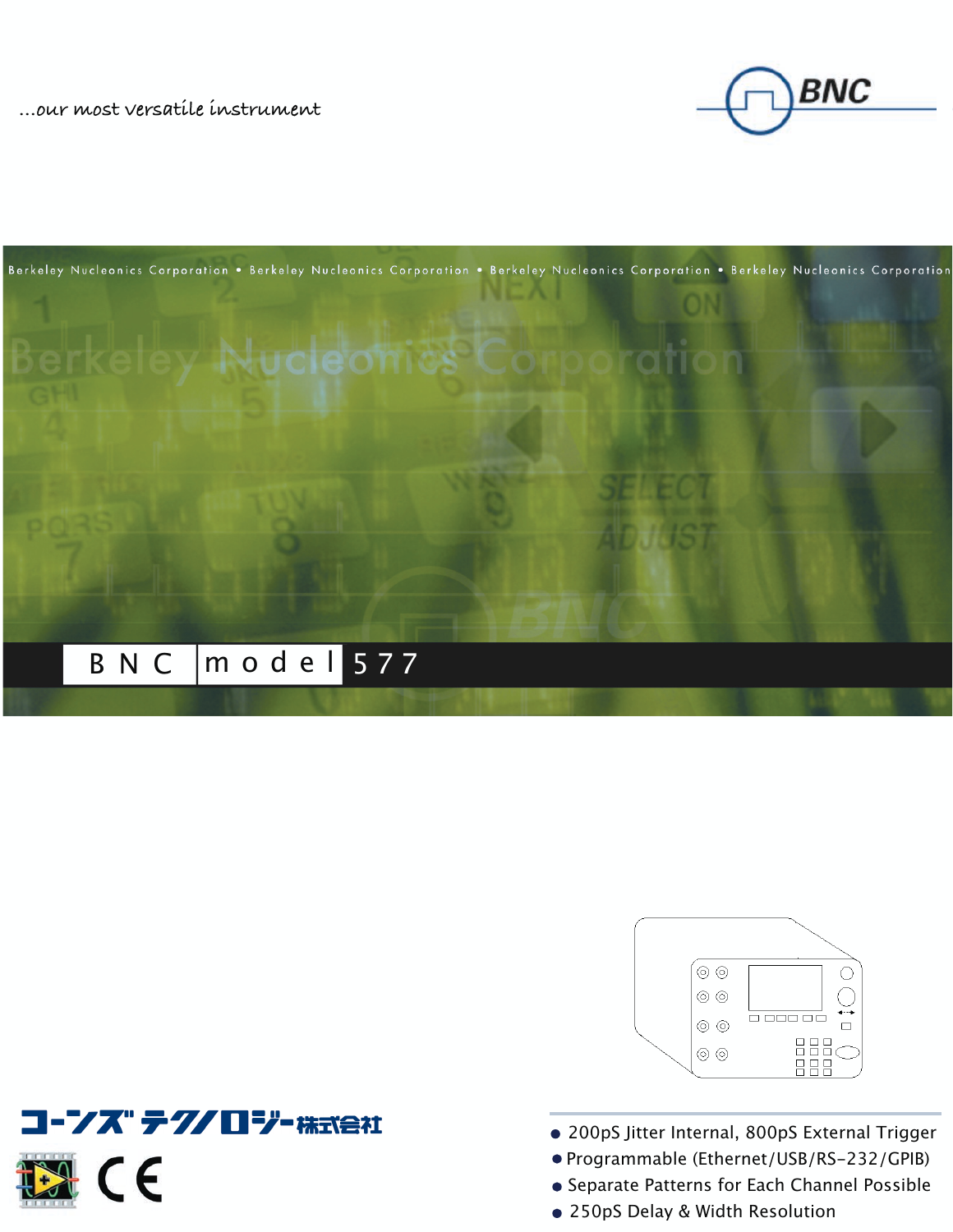## BNC | model 577

The Model 577 Digital Delay/ Pulse Generator represents the latest in timing capabilities. Eight outputs, each configurable with its own pattern, its own trigger, its own gate, its own delay and width settings, make the 577 our most versatile instrument. The 250 ps width and delay resolution and 200 ps internal jitter give gating, triggering, delaying, clocking and synchronizing a precision sufficient for nearly every application. Add to this performance: optical or electrical outputs and inputs, pulse picking capabilities, selectable external clocks and USB/RS232 programming.

## **New Features:**

### **Illuminated Channel Enable Buttons**

Each channel has a designated enable/disable button. When individual channels are active or enabled the buttons are illuminated. This allows for easy reference and avoids any confusion of output operability. The run/stop indicator on the front panel LCD display as well as an illuminated run/stop button further simplify setup.

### **Two Inputs to Use as Triggers and/or Gates**

You may choose which channels use a particular trigger or a particular gate. You may select to have the inputs configured as a single trigger and a single gate, as two triggers or as two gates.

### **Optical and/or Electrical Inputs and Outputs**

You may choose to have all electrical, all optical or a combination of both. In environments with EMI issues, optical signals become a necessity.

### **Selectable External Clock Frequency**

For synchronizing using your external clock, you may select from a number of frequencies between 10 MHz and 100 MHz in 1 MHz increments. As an example, pulse picking at 80 MHz allows one to select one pulse out of a 80 MHz pulse stream.

### **Individual Synchronized Patterns**

Each channel may have patterns that may be continuous, a single burst, a series of repetitive bursts, a sub-harmonic of a previous channel, a single timed pulse. All the while the pulses have their own delay and widths. A typical application is to have a channel issue series of pulses to trigger flashlamps or laser diodes. Other channels can trigger Q-switches, detectors and cameras with single timed pulses synchronized to the pulse series in the first channel. Gates can be inserted to further control whether devices are activated.

### **Auto-Save**

Forgot to save your settings? The Model 577 stores your setup configurations while powering down. Recall is automatic on power-up.

### **Front Panel Optical**

Many applications benefit from optical signals. For noisy environments, or communications applications, we offer an LED output stage at the front panel. This modular option can be configured for 2, 4, 6 or 8 outputs at 820nm or 1300nm

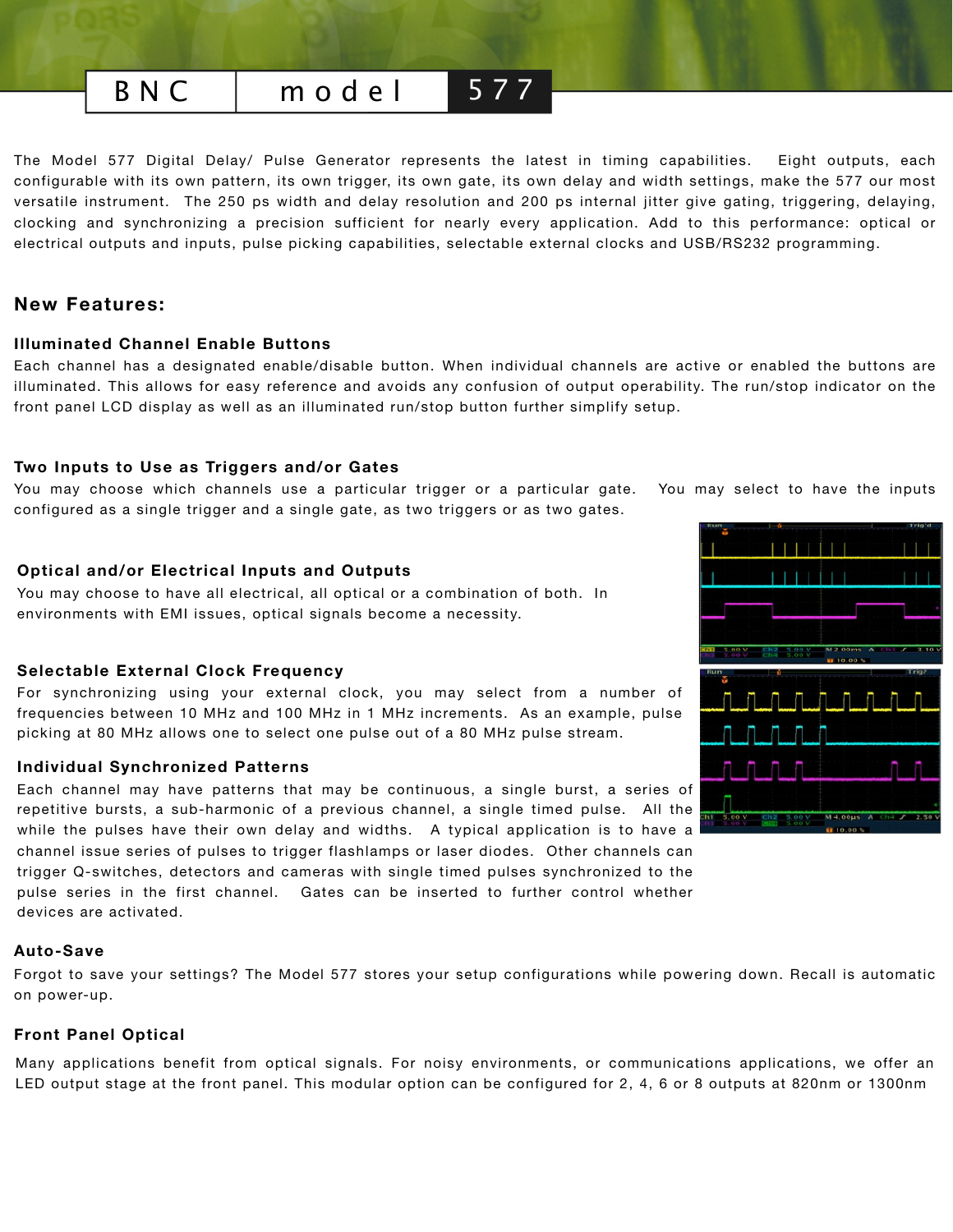## B N C  $\,$  m o d e l 577

### **High Voltage and 50 Ohm Load Output Modules**

The inputs and outputs for the 577 consist of modules that may be changed at the factory. The standard 577 electrical output module provides adjustable amplitudes of 4V and 20V from a 50 ohm source impedance. On occasions that one may need a higher voltage into 50 ohms, we offer a 35V signal into 50 ohms output module as well as a TTL/CMOS into 50 ohms output module.

## **Electrical and Optical Outputs Simultaneously**

Again, the inputs and outputs for the 577 consist of modules that may be changed at the factory. Thus one may select optical, standard electrical or high voltage electrical in pairs for their instrument. For example, a 8 channel unit may have optical, standard electrical and high voltage outputs all on one instrument. Custom or additional output modules may be added as the need arises.

## **Field Programmability:**

## **Field Programmability**

The instrument can now have functions upgraded in the field, such as a special or custom feature upgrade via a fully programmable FPGA.

## **Pulse Picking**

You select the external clock frequency value and insert that frequency into the external clock input of the 577. Now you may set the delay and width of a channel to select a single pulse out of this pulse train. You may select other channels to have differing delays to have them control devices that are synchronized to this single pulse. Also you may try using a second channel identically timed with the first to be a trigger for some of the remaining channels. Many timing options to consider here.

## **Negative Delay**

Use the handy negative delay feature to reference one channel with respect to another channel in positive or negative time increments. By allowing a channel to reference another channel as its trigger, you can synchronize the channels with respect to each other. other.



# **Standard** 104, 208 **BOK203** 35V 50 ohm load 4us







## 35y 50 ohm load 4us

**全 出生的**  $A = 1.554$